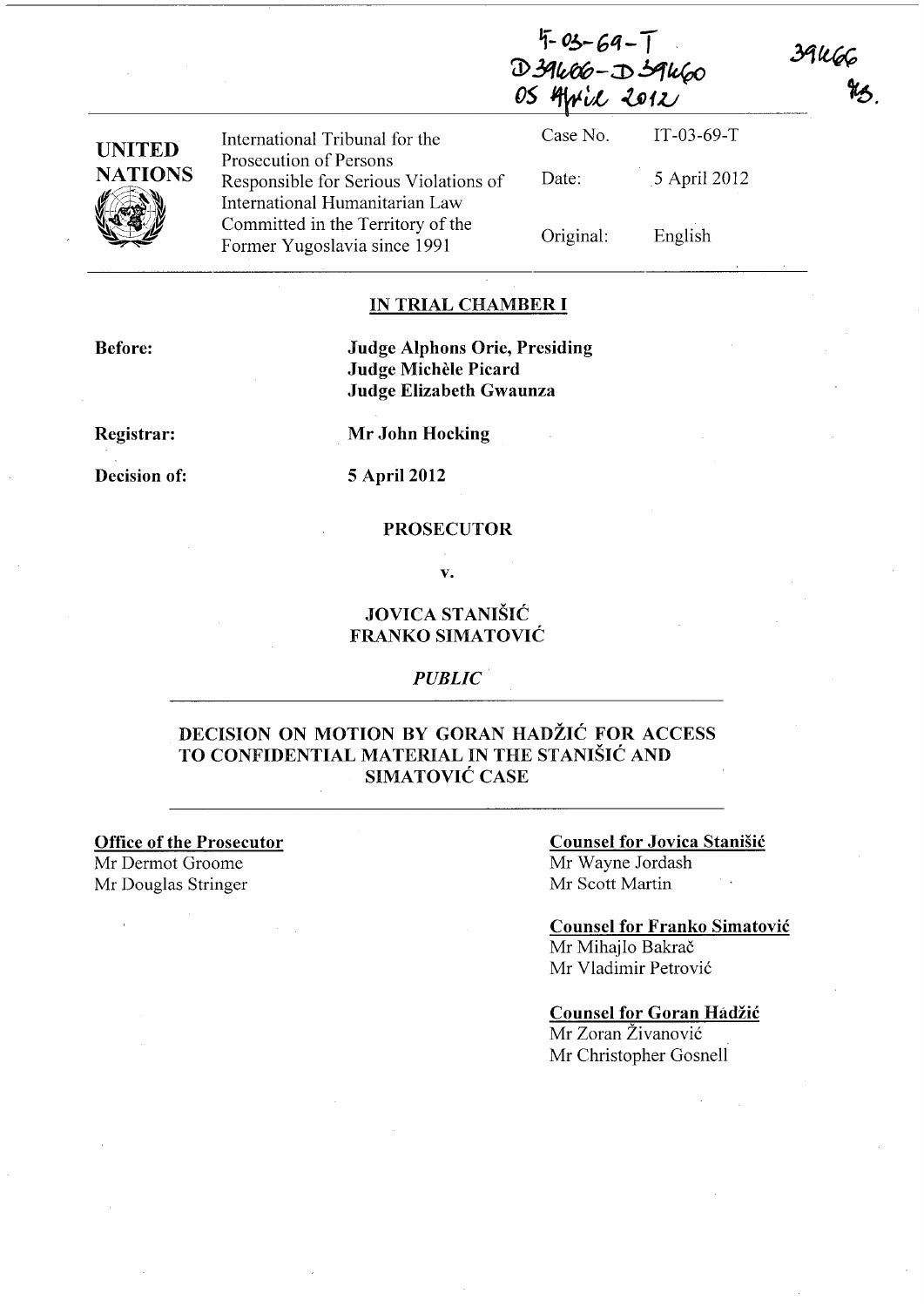$39465$ 

## **I. PROCEDURAL HISTORY AND SUBMISSIONS**

1. On 2 February 2012, Goran Hadžić ("the Applicant") requested access, by his motion ("Motion") pursuant to Articles 21 and 22 of the Statute of the Tribunal and Rules 53, 54, 69, and 75 (G) (i) of the Rules of Procedure and Evidence ("the Rules"), to the following confidential material related to events in Croatia between 1991 and 1993 from the record of the *Stanisic and Simatovic* case: (i) confidential documents disclosed pursuant to Rule 66 (A) (i); (ii) transcripts from all closed and private sessions; (iii) confidential exhibits and exhibits not available through the Tribunal's Judicial Database; and (iv) confidential filings and filings not available through the Tribunal's Judicial Database.<sup>1</sup> The Applicant submits that the Prosecution has charged him and the accused Stanišić and Simatović with crimes committed in Croatia between 1991 and 1993 as members of the same joint criminal enterprise. $<sup>2</sup>$ </sup>

2. On 16 February 2012, the Prosecution responded specifying that it does not oppose the request for access to certain categories of confidential *inter partes* material provided that the Chamber establishes conditions to preserve the safety of witnesses and guard against improper disclosure to third parties.<sup>3</sup> The Prosecution submits that, in addition to material related to crimes committed in Croatia, material related to Bosnia and Herzegovina and relevant to the joint criminal enterprise could be of assistance in the preparation of the Applicant's defence and invites the Chamber to grant access to all confidential evidence and material in the present case except for crime-base evidence related solely to Bosnia and Herzegovina.<sup>4</sup> In addition, the Prosecution requests that the Chamber provisionally withhold giving access to material provided to the Prosecution on a confidential basis pursuant to Rule 70 of the Rules until consent is granted by the provider, as well as material relating to witnesses who have been granted delayed disclosure or for whom the Prosecution intends to apply for delayed disclosure in the case against the Applicant.<sup>5</sup> It opposes the request concerning *ex parte* material, as the Applicant has failed to meet the higher standard required for such access, and certain categories of material containing sensitive information as lacking evidentiary value. <sup>6</sup>

Defence Motion on behalf of Goran Hadzi6 seeking access to all confidential material in *Prosecution* v. *Stanisic and Simatovic* related to Croatia, 2 February 2012, paras 1-3.

 $\overline{2}$ Motion, paras 6-9.

 $\overline{3}$ Prosecution Response to Motion of Goran Hadžić for access to confidential material related to Croatia in Motion for. Access to Confidential Materials in the *Stanisic and Simatovic* Case, 16 February 2012 ("Prosecution Response"), para. 1.

 $\overline{4}$ Prosecution Response, paras 6-8.

<sup>5</sup> Prosecution Response, paras 9-10.

<sup>6</sup> Prosecution Response, paras 1, 12-13. The Prosecution has failed to keep its response within the relevant word limit provided for in the Practice Direction on the Length of Briefs and Motions of 16 September 2005 and did not seek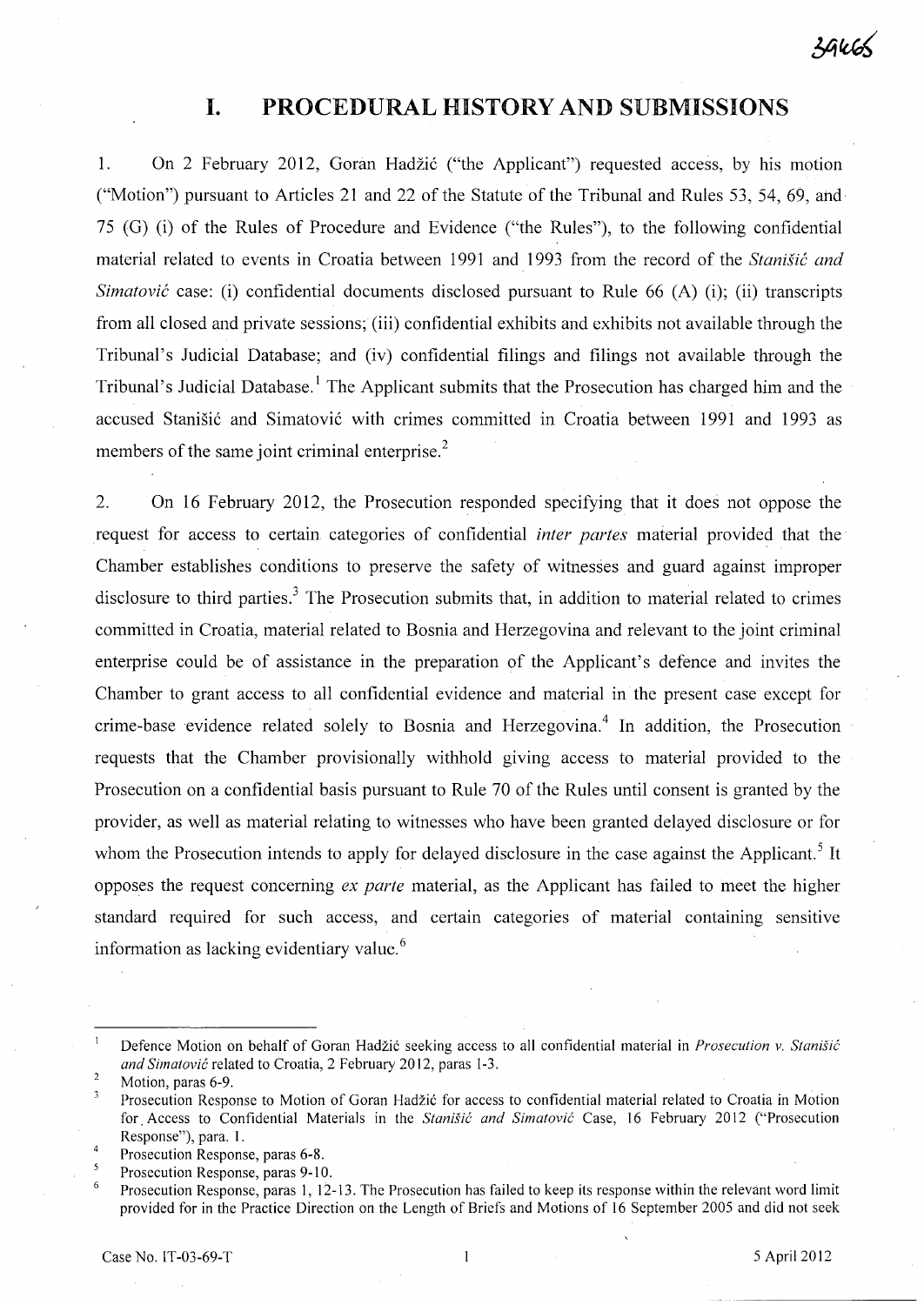## **II. APPLICABLE LAW**

3. The Chamber refers to the law applicable to requests for access to confidential material, as set out in a previous decision.<sup>7</sup>

# **III. DISCUSSION**

4. The Chamber is satisfied that the Applicant has identified the material sought with sufficient specificity and has established a legitimate forensic purpose for gaining access to it. Furthermore, the Chamber is satisfied that there is a good chance that access to such material would materially assist the Applicant in the preparation of his defence. In particular, the Chamber considers that there is a sufficient nexus between the case against the Applicant and the *Stanisic and Simatovic* case due to the considerable temporal and geographic overlap between the cases. There is also a substantial overlap in the membership and purpose of the joint criminal enterprises charged in the two cases. While the Prosecution suggested that the Chamber grant access to material exceeding the geographical scope of the Applicant's request, the Chamber limits its decision to the parameters of the Motion.

5. The Chamber holds that no confidential material admitted into evidence in the present case and provided to the Prosecution or Defence under Rule 70 of the Rules should be disclosed to the Applicant unless the provider of such material has consented to such disclosure. Consequently, the Prosecution and Defence in the present case are instructed to approach providers of such material with a view to obtaining their consent.

6. The Chamber notes that protective measures of delayed disclosure currently in force continue to apply *mutatis mutandis* in the case against the Applicant and are not affected, as such, by the present decision. With regard to material related to witnesses for whom the Prosecution in the *Hadiic* case intends to request delayed disclosure, the Chamber notes that any potential forensic value for the Applicant does not outweigh the consideration that must be given to the safety and protection of victims and witnesses pursuant to Articles 20 (1) and 22 of the Statute and Rule 75 (A) of the Rules. However, any interference with the Applicant's right of access to material with potential forensic value must not exceed what would be strictly necessary in the relevant circumstances. Accordingly, the Chamber considers that access to such material must be withheld at least until the requests for delayed disclosure have been decided upon. The Chamber understands

leave to exceed such limit in advance of its response. In light of the limited extent of the non-compliance, the Chamber has considered the Prosecution's response in its entirety on an exceptional basis.

 $\boldsymbol{7}$ Decision on Motions of Mićo Stanišić and Stojan Župljanin for Access to all confidential materials in the Stanišić and Simatović Case, 10 March 2011 ("10 March 2011 Decision"), paras 15-18.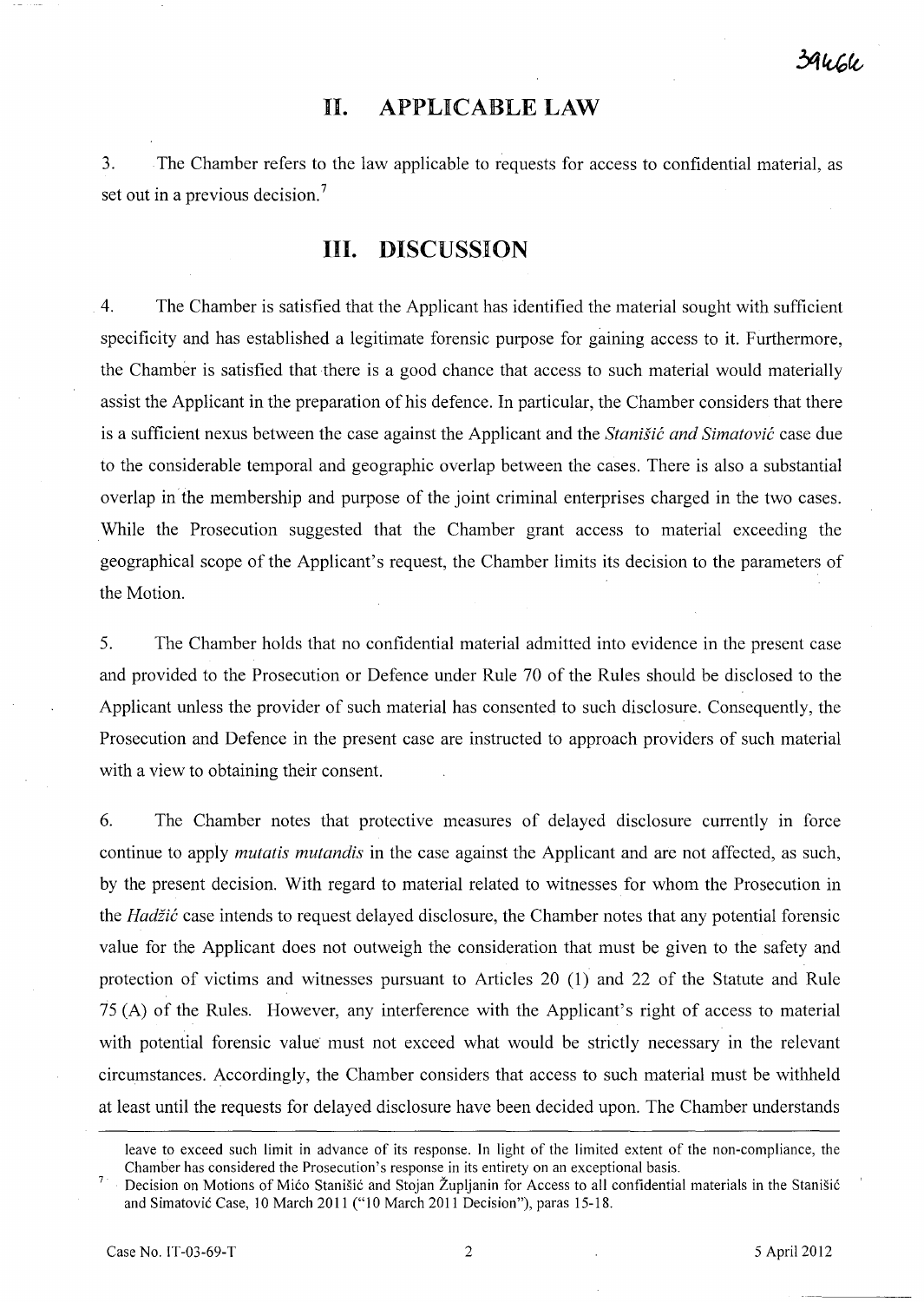that such requests will be made no later than the submission of the Prosecution's 65 *ter* filings. In the event that the requests are granted, the Applicant can have access to such material following the lapse of the delayed disclosure period specified in the protective measures orders. Alternatively, if the requests are denied the Applicant shall be granted access to the relevant material at that time.

7. The Chamber reiterates its considerations set out in a previous decision that confidential filings or transcripts concerning remuneration, provisional release, fitness to stand trial, weekly reports of the Reporting Medical Officer, Registry submission of expert reports on health issues, notices of non-attendance in court, modalities of trial, protective measures, subpoenas, videoconference links, and orders to redact the public transcript and the public broadcast of a hearing are considered, in principle, not to have sufficient forensic value for access purposes. 8 In the absence of a demonstrated legitimate forensic purpose for the Applicant, the Chamber finds that he should not be granted access to such material.

8. With regard to *ex parte* and sensitive filings, the Chamber considers that the Applicant has failed to demonstrate a legitimate forensic purpose in this regard and that this part of his request must be denied.

9. In relation to the request for access to confidential material disclosed under Rule 66 (A) (i) of the Rules, the Chamber considers that to the extent that these documents have been admitted into evidence, access to them is granted by way of this decision. To the extent that these documents have not been admitted into evidence, they remain within the Prosecution's domain and any request to gain access thereto should be directed to the Prosecution.

### **IV. DISPOSITION**

10. For the foregoing reasons, pursuant to Rules 54 and 75 of the Rules, the Chamber hereby

**GRANTS** the Motion in part;

**ORDERS** the Prosecution and the Defence, to identify to the Registry, on an ongoing basis, the following *inter partes* confidential material related to events in Croatia between 1991 and 1993 in the case of *Prosecutor v. Stanišić and Simatović*, which is not subject to Rule 70, for disclosure to the Applicant:

(i) all closed and private session testimony transcripts;

 $\overline{\mathbf{8}}$ 10 March 2011 Decision, para. 40.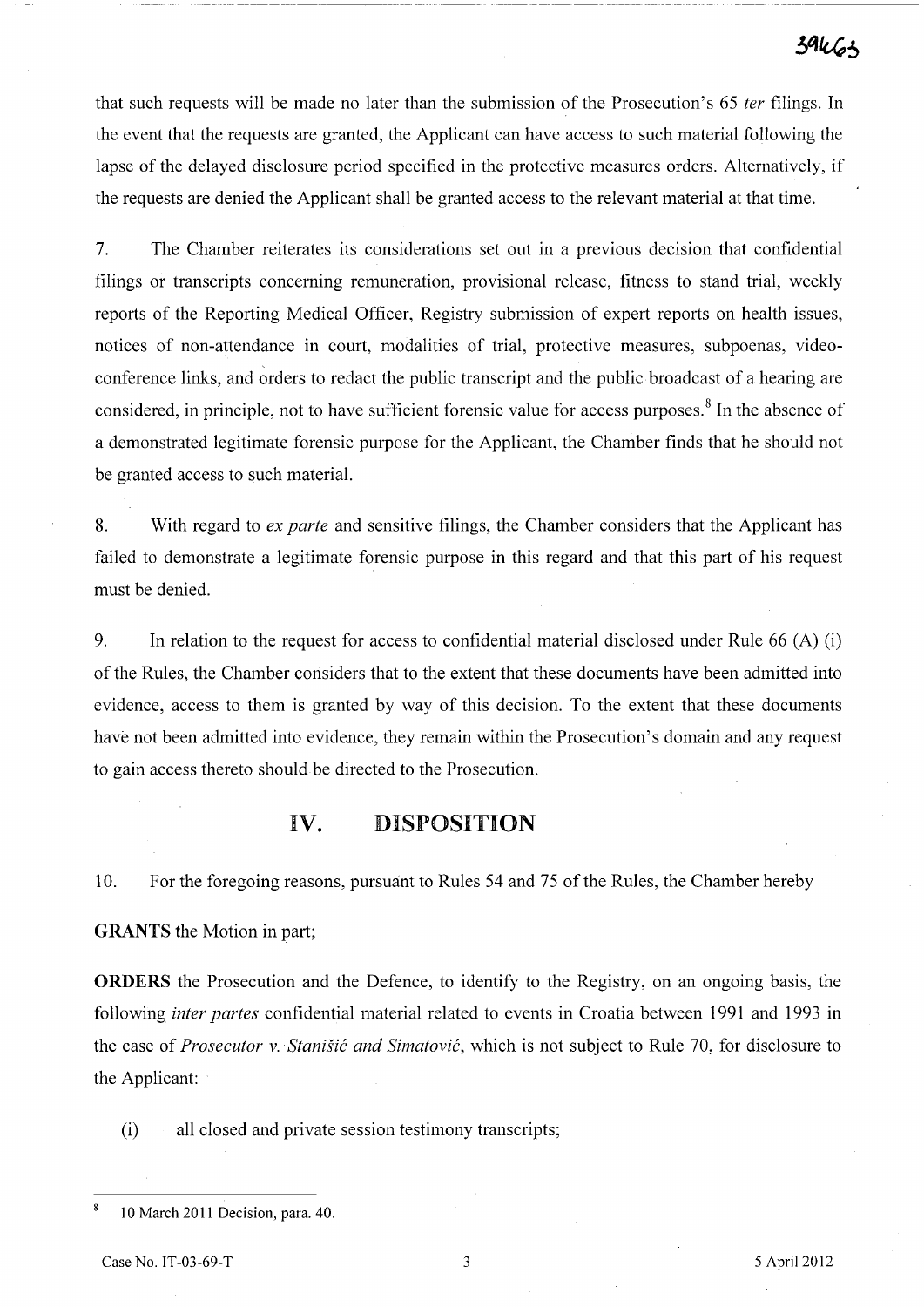- (ii) all confidential exhibits;
- (iii) all confidential filings and submissions (including all confidential Chamber decisions);
- (iv) all closed-session hearing transcripts other than testimonies;

**ORDERS** the Prosecution and the Defence to identify without undue delay all confidential material admitted into evidence in the present case that are related to events in Croatia' between 1991 and 1993 and are subject to Rule 70 of the Rules, and to contact the providers of such material to seek their consent for disclosure to the Applicant, and, where such consent is given, to notify the Registry thereof;

**ORDERS** that material including documents, audio and video files and/or transcripts and records concerning the following issues should be excluded from the scope of the present decision: remuneration, provisional release, fitness to stand trial, reports of the Reporting Medical Officer, expert reports on health issues submitted by the Registry, notices of non-attendance in court, modalities of trial, protective measures, subpoenas, video-conference links, and orders to redact the public transcript and the public broadcast of a hearing;

**ALLOWS** the Prosecution to withhold material related to witnesses for whom it intends to request delayed disclosure at least until such requests have been decided upon. To the extent that the requests are denied, such material should be identified as specified above. Alternatively, should the requests be granted, such material should only be identified in accordance with the delayed disclosure orders;

**INVITES** the Prosecution and the Defence, if deemed necessary, and without undue delay, to file a request to the Chamber for non-disclosure of specified material, additional protective measures, or redactions before identifying the above material to the Registry;

**REQUESTS** the Registry:

- (i) to disclose to the Applicant, the following material:
	- (a) the confidential, non-Rule 70, material related to events in Croatia between 1991 and 1993 once it has been identified by the Prosecution and Defence in accordance with this decision;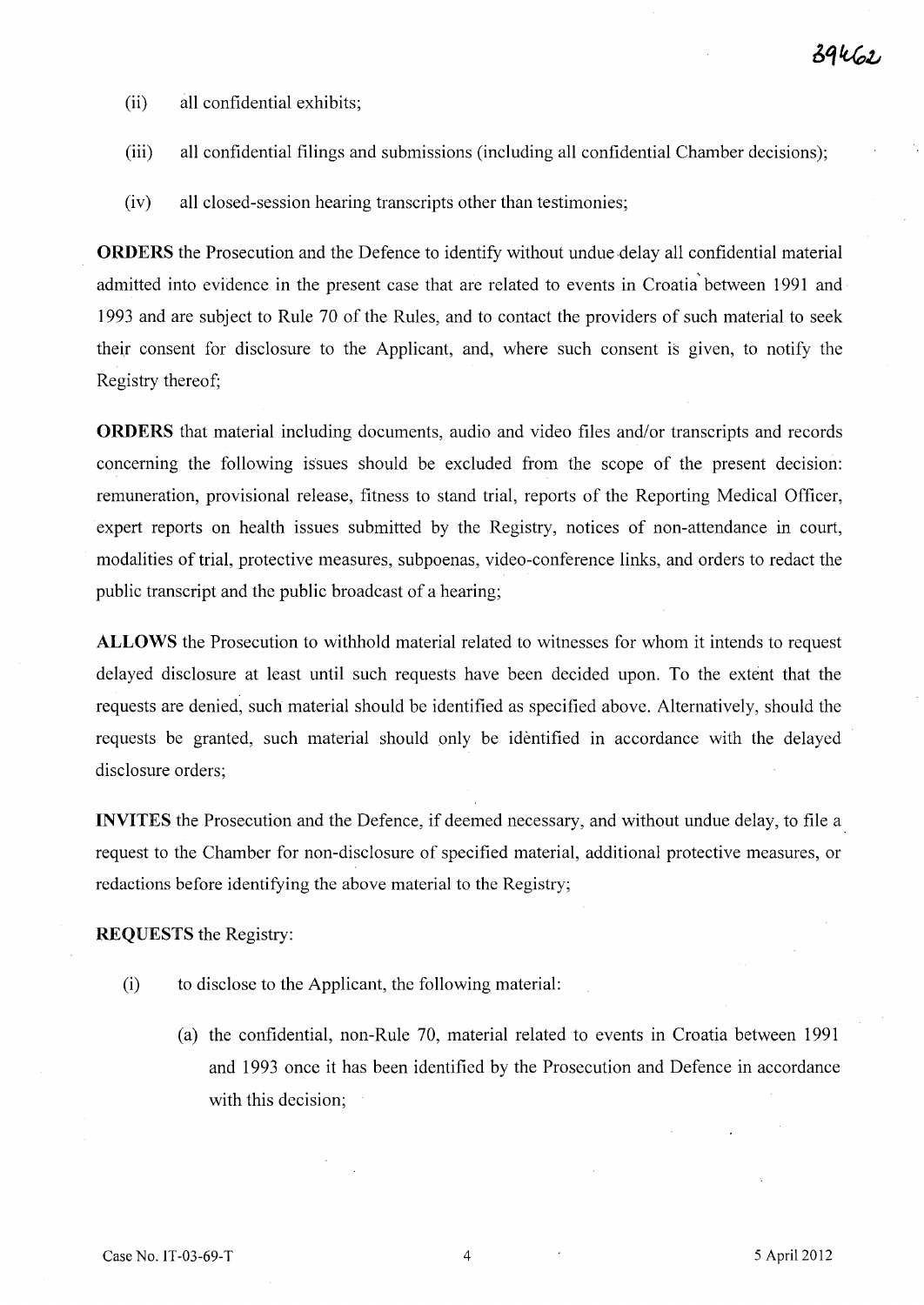- (b) the Rule 70 material identified as such by the Prosecution and Defence, once notice has been given to the Registry that consent from the Rule 70 providers has been received;
- (ii) to withhold from disclosure to the Applicant, material for which non-disclosure, additional protective measures, or redactions are requested, until the Chamber has issued a decision on the request;

**ORDERS** the Applicant, if disclosure to specified members of the public is directly and specifically necessary for the preparation and presentation of his case, to file a motion to the Chamber seeking such disclosure. For the purposes of the present decision, reference to the "public" includes all persons, governments, organisations, entities, associations, and groups other than the Judges of the Tribunal, the staff of the Registry, the Prosecutor and his representatives, and the Applicant, his Counsel and any persons involved in the preparation of his case who have been instructed or authorised by the Applicant and/or his Counsel to have access to confidential material from this case. "The public" also includes, without limitation, family members, and friends of the Applicant; accused and defence counsel in other cases or proceedings before the Tribunal; journalists and the media;

**ORDERS** that if, for the purposes of the preparation of the Applicant's defence, confidential material is disclosed to the public  $-$  pursuant to prior authorisation by the Chamber  $-$  any person to whom disclosure of the confidential material is made shall be informed that he or she is forbidden to copy, reproduce or publicise, in whole or in part, any confidential information or to disclose it to any other person, and further that, if any such person has been provided with such information, he or she must return it to the Applicant or his Counsel as soon as the information is no longer needed for the preparation of his defence;

**ORDERS** that the Applicant, his Counsel and any persons involved in the preparation of the case who have been instructed or authorised by the Applicant and/or his Counsel to have access to the confidential material from this case, and any other persons for whom disclosure of the sought material is granted by a separate decision, shall not:

(i) disclose to any members of the public the names of witnesses, their whereabouts, transcripts of witness testimonies, exhibits, or any information which would enable witnesses to be identified and would breach the confidentiality of any protective measures already in place;